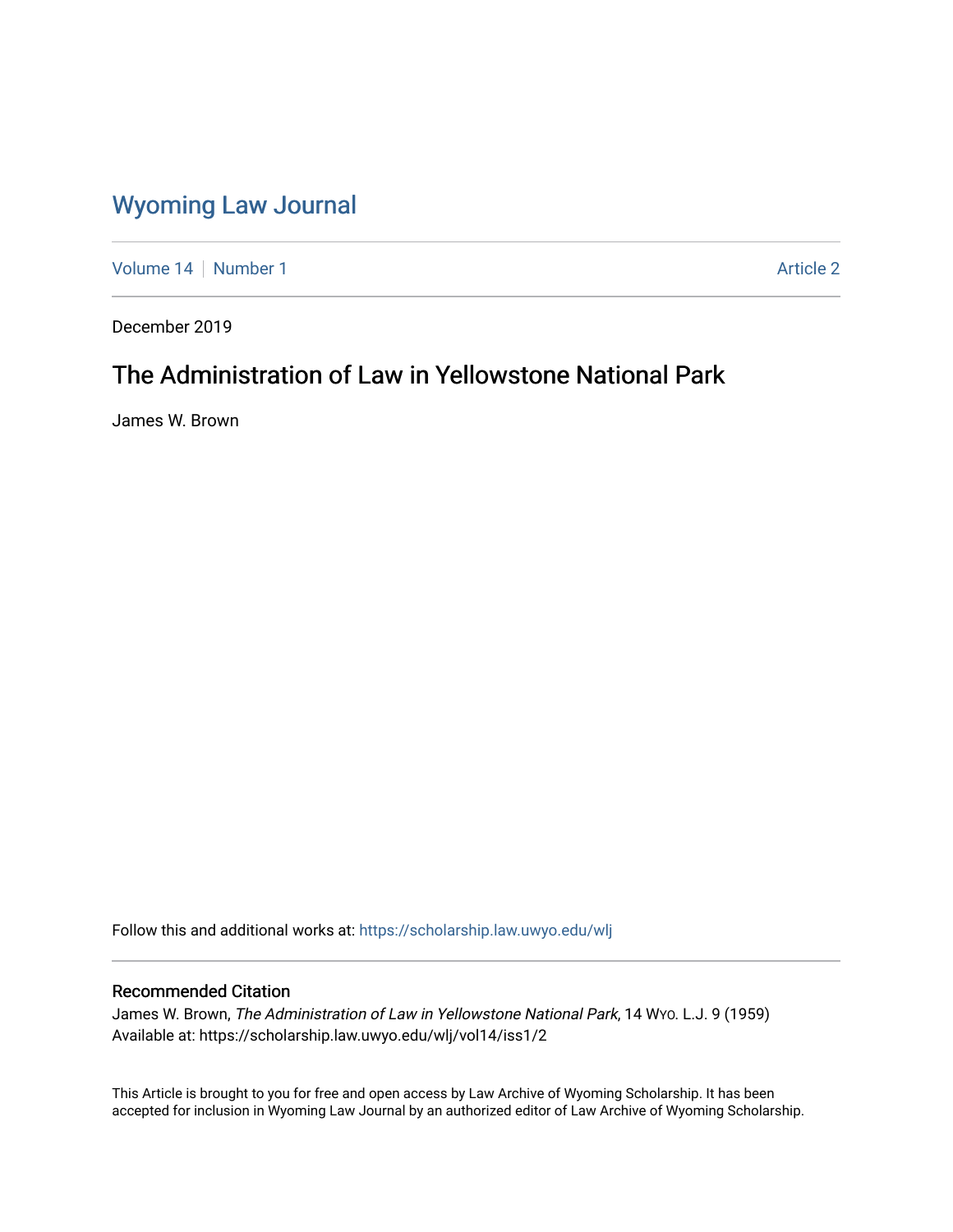### THE ADMINISTRATION OF LAW IN YELLOWSTONE NATIONAL PARK

#### **JAMES** W. BROWN\*

The Yellowstone National Park was created and established **by** the Congress of the United States by the Act of March 1, 1872,<sup>1</sup> approved by President Ulysses S. Grant, and placed under the administration of the Secretary of the Interior. For a period of fourteen years until August 20, 1886, it was under the supervision of civilian superintendents, at which time the Secretary of War was given supervision<sup>2</sup> and a detachment of the First Cavalry, **U.** S. Army, moved in under command of a Captain Moses Harris who became acting superintendent.3 From that date forward various officers of the army served as acting superintendents until the formation of the National Park Service of the Department of the Interior on August 25, 1916, **by** Act of Congress signed **by** President Woodrow Wilson.<sup>4</sup>

The boundaries of the park described in the Act of 1872 and the power, right and ownership of the United States over the park area were subsequently recognized and confirmed **by,** "An Act to provide for the admission of the State of Wyoming into the Union," approved July **10, 1890.1**

By 1894 visitation to the park had begun to increase-the summer season of 1895 saw **5,438** visitors within the area-and it was thought that the protection of wild life and natural wonders in the park required further legislation to implement law enforcement and on May 7th of that year the Congress approved, "An Act to protect the birds and animals in Yellowstone National Park and to punish crimes in said park, and for other purposes."<sup>6</sup> That law provided for exclusive jurisdiction of the United States over the park:

As its boundaries now are defined, or as they may be hereafter defined or extended, shall be under the sole and exclusive jurisdiction of the United States; . . . (and) . . . That said park, for all purposes of this act, shall constitute a part of the United States judicial district of Wyoming, and the district and circuit courts of the United States in and for said district shall have jurisdiction of all offenses committed within said park.

The Act then went on in Section **5** to provide for and establish the first office of national park commissioner in the country. The part of

<sup>\*</sup>United States Commissioner, Yellowstone National Park.

**<sup>1.</sup>** Act of Mar. 1, 1872, *c.* 24, § 1, 2, 17 Stat. **32, 33,** 16 U.S.C. § 21, 22 **(1952** ed.).

<sup>2.</sup> Act of Mar. **3,** 1883,'c. 143, 22 Stat. 627, 16 U.S.C. § **23 (1952** ed.). 3. Haynes, Guide to Yellowstone Park, **33** (59th ed.).

<sup>4.</sup> Act of Aug. **25,** 1916, c. 408, § 1, **39** Stat. **535,** 16 U.S.C. § 1 **(1952** ed.). **5.** Act of July 10, 1890, c. 664, **26** Stat. 222.

<sup>6.</sup> Act of May 7, 1894, c. **72,** § 1, **28** Stat. **73,** 16 U.S.C. § 24 **(1952** ed.).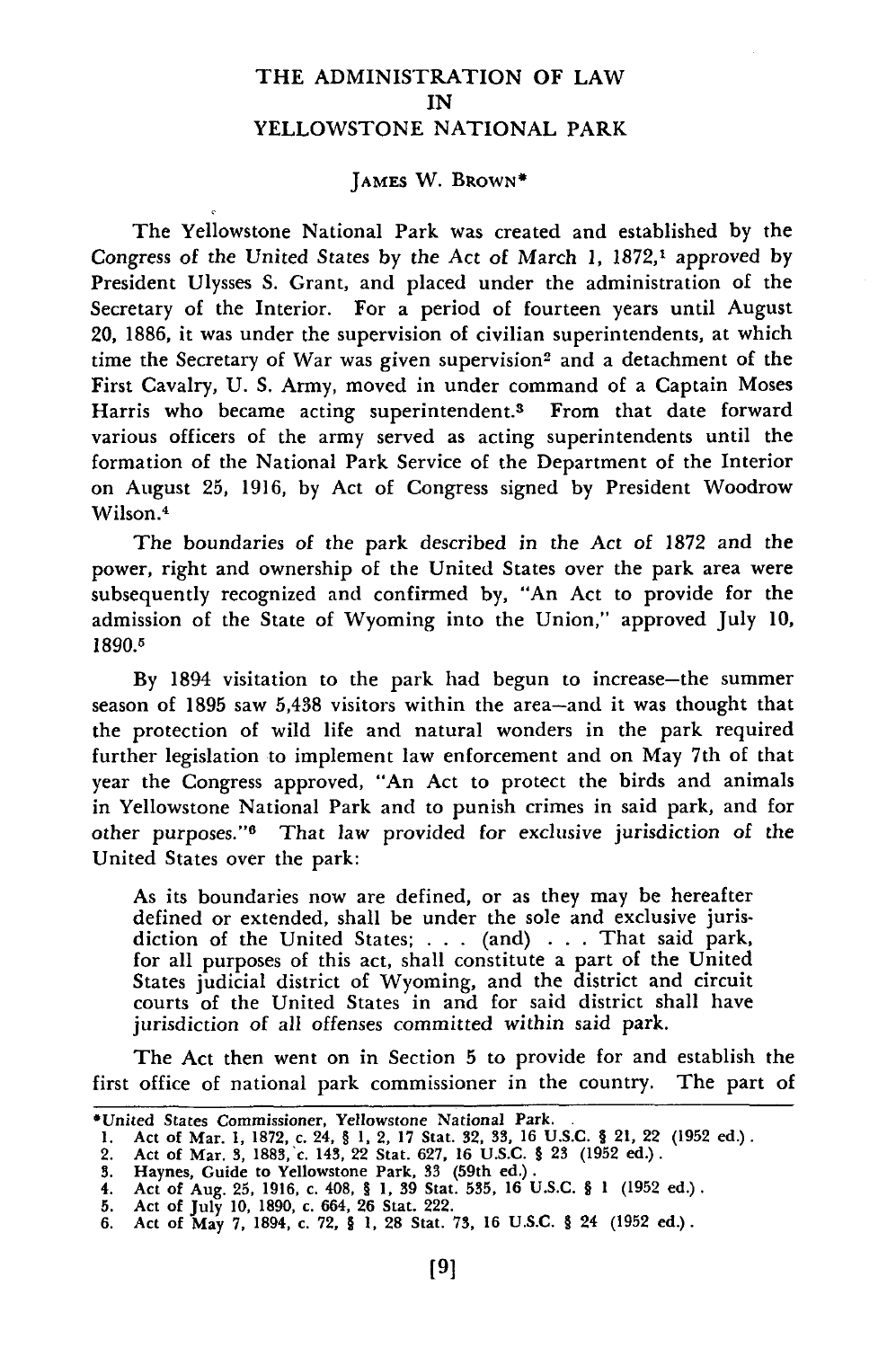that section pertinent here dealing with the new commissioner's jurisdiction and authority is quoted as follows:

That the United States circuit court in said district shall appoint a commissioner, who shall reside in the park, who shall have jurisdiction to hear and act upon all complaints made, of any- and all violations of the law, or of the rules and regulations<sup>7</sup> made by the Secretary of the Interior for the government of the park, and for the protection of the animals, birds, and fish and objects of interest therein, and for other purposes authorized by this act. Such commissioner shall have power, upon sworn information, to issue process in the name of the United States for the arrest of any person charged with the commission of any misdemeanor or charged with the violation of the rules and regulations, or with the violation of any provision of this act prescribed for the government of said park, and for the protection of the animals, birds, and fish in said park, and to try the person so charged, and, if found guilty, to impose the punishment and adjudge the forfeiture prescribed. In all cases of conviction an appeal shall lie from the judgment of said commissioner to the United States district court for the district of Wyoming, said appeal to be governed by the laws of the State of Wyoming providing for appeals in cases of misdemeanor from justices of the peace to the district court of said State; but the United States district court in said district may prescribe rules of procedure and practice for said commissioner in the trial of cases and for appeal to said United States district court.<sup>8</sup>

The balance of the section provides power to issue process for the arrest of persons charged with felonies and for the binding over of such persons, if probable cause be found, for trial in the district court. Except for minor changes this is still the basic law affecting the power and authority of the commissioner in Yellowstone Park.

In 1948, however, the United States Code was materially changed and revised so that many provisions appearing in earlier editions, and previous Statutes At Large, were re-phrased, transferred to other titles of the Code, and in some instances repealed in whole or in part. This has led to some confusion, and also by this time, of course, the National Park Service was well established and other areas throughout the country had been likewise set aside by Congress as national parks to immortalize outstanding natural phenomena. As a result the provisions of law relating to jurisdiction and powers of commissioners as a whole were incorporated in and covered by Sections 131, **631** and **632** of the Code-Judiciary and Judicial Procedure. Said Section 632 providing for jurisdiction and powers as follows:

**<sup>7.</sup>** Violations **of** park regulations **by** virtue **of** their prescribed penalty, viz: **\$500** fine or six months in jail or both, are now classed as petty offenses. Act of June **25,** 1948, c. **645,** § **1, 62** Stat. 684, **18 U.S.C.** § **1 (1952** ed.).

**<sup>8.</sup> Act** of **May 7, 1894,** c. **72,** § **5, 28 Stat. 74, 16 U.S.C.** § **27** (1946 **ed.) ;** Duties of the circuit courts were conferred upon district courts **by** Act of June **25,** 1948, **c.** 646, § **1, 62** Stat. **915, 28 U.S.C.** § **631 (1952** ed.).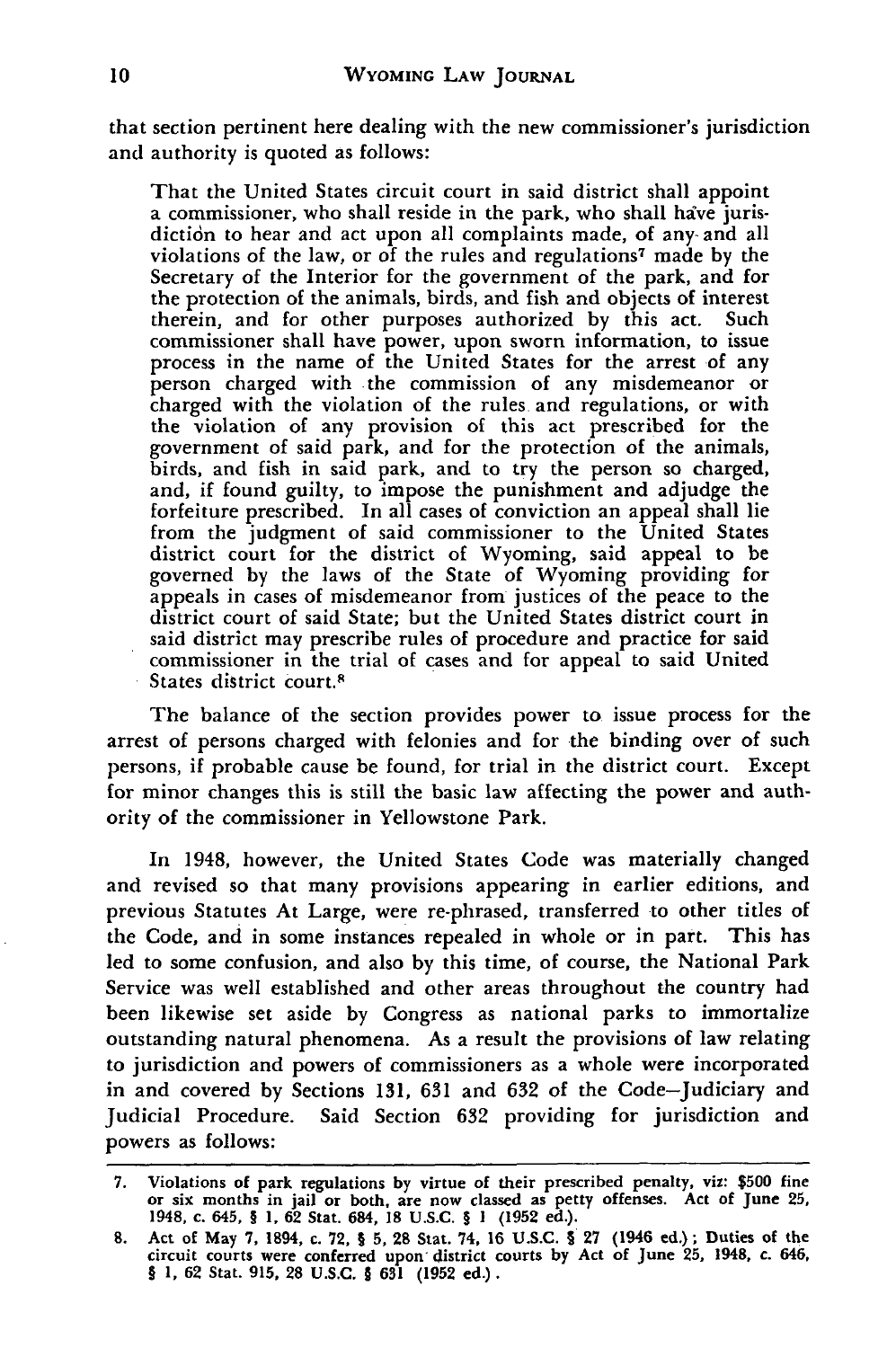Each national park commissioner shall have all the jurisdiction and powers of a United States commissioner and of a commissioner specially designated to try petty offenses within such national park pursuant to Section 3401 of Title **18.** He is also authorized to try and determine complaints in proceedings for penalties and forfeitures prescribed by law for violations of statutes and regulations respecting such park.

It is also provided that, "Each district court shall appoint United States commissioners in such number as it deems advisable." And that one national park commissioner may be appointed for certain named parks, sixteen in number, and two commissioners each for the Great Smoky Mountains National Park and the recently created Cumberland Gap National Historical Park, these last because the park areas lie in contiguous judicial districts.<sup>9</sup>

Other sections of the Code provide that commissioners shall hold office for four years, unless sooner removed by the district court;<sup>10</sup> for annual salaries, fixed by the district court with the approval of the Judicial Conference of the United States;<sup>11</sup> and that they shall reside within the exterior boundaries of the park for which appointed, or at some place reasonably adjacent thereto.<sup>12</sup> Additionally, each commissioner has an official seal and may administer oaths and take bail, acknowledgments, affidavits and depositions.<sup>13</sup>

While it appears that United States commissioners have had a long history in the federal law, the office first being created by the Act of February 20, 1812,<sup>14</sup> there have not been many cases in which appeals have been taken from the decisions of park commissioners. It seems clear, however, that, "They (commissioners) are an adjunct of the court, possessing independent, though subordinate, judicial powers of their own. 15 And in an early case concerning the powers of United States comissioners it was said:

A commissioner is a part of the court appointing him, and in all proper ways will be protected in exercising his powers as an officer to aid the court in administering justice. He is an arm of the court, a ministerial officer, but exercising some judicial functions. He is required to keep a record of proceedings before him, but this does not create him a court of record.<sup>16</sup>

A commissioner may not hold any civil or military office or employment under the United States or be employed by any justice or judge of the United States,17 but he may practice law on the civil side of the court.

**<sup>9.</sup> Act of June 25, 1948, c. 646,** § **1, 62 Stat. 915, 28 U.S.C.** § **631 (1952 ed.).**

**<sup>10.</sup> Ibid.**

**<sup>11.</sup> Id. at 28 U.S.C.** § **634 (1952 ed.). 12. Id. at 28 U.S.C. § 635 (1952 ed.).**

**<sup>13.</sup> Id. at 28 U.S.C.** § **637 (1952 ed.).**

**<sup>14.</sup> Act of Feb. 20, 1812, c. 30, 2 Stat. 679.**

**<sup>15.</sup> Grim v. Shine, 187 U.S. 181, 23 S.Ct. 98, 47 L.Ed. 130.**

**<sup>16.</sup> Ex Parte Perkins, 29 Fed. 900.**

**<sup>17.</sup> Supra note 9.**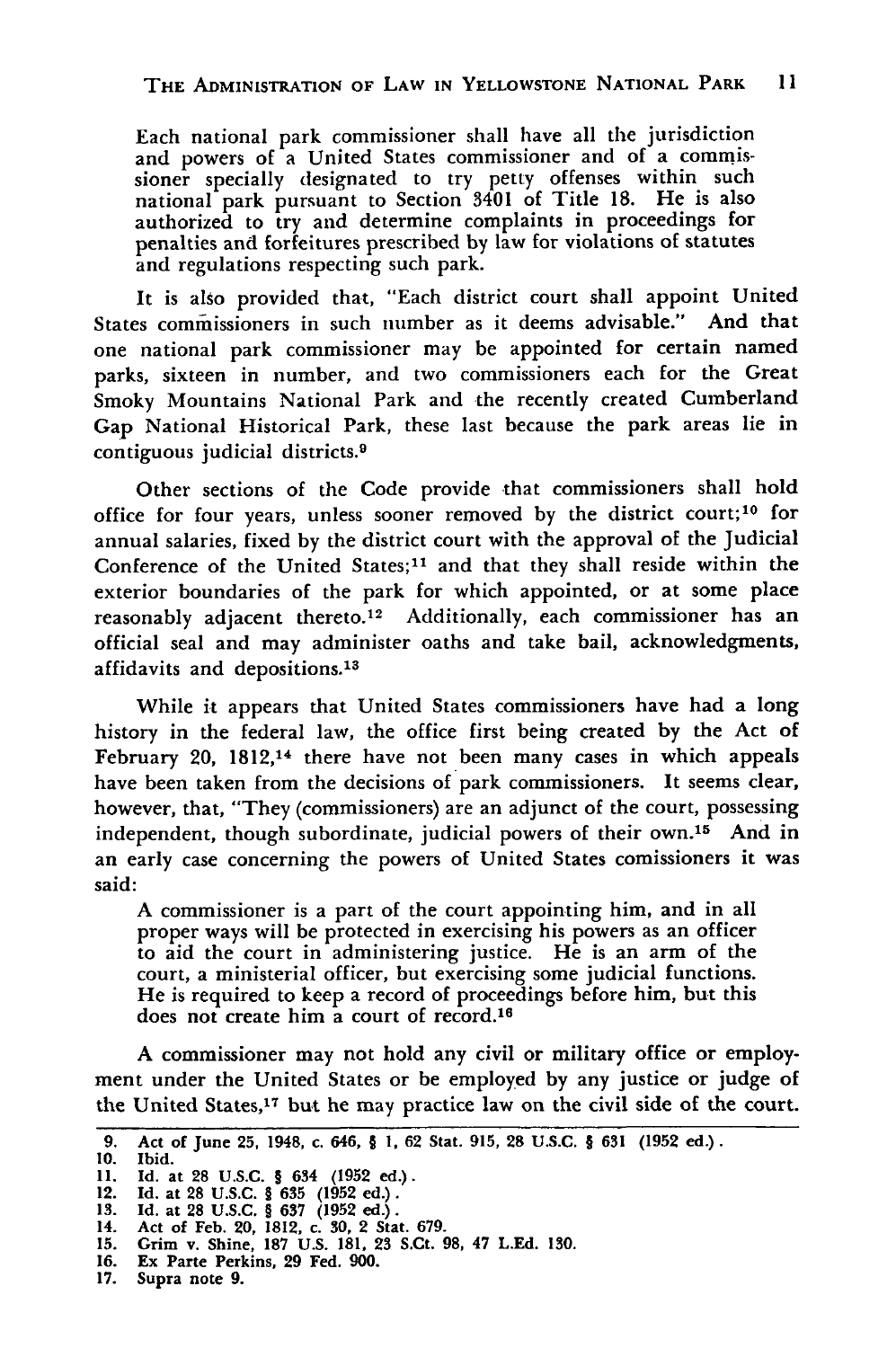National park commissioners do not have any civil jurisdiction. Civil suits generally may be brought in the federal courts, although cases arising from domestic relations or concerned with questions based on domicile raise debatable points of law. However, in the case of death through negligence or wrongful act of another committed within a national park a right of action exists as though the park area were under the jurisdiction of the state within whose exterior boundaries it may lie; and in an action to recover damages on account of injuries the rights of the parties are governed by the state law.18

From these principles it will be seen that a United States commissioner is a judicial officer appointed by the district judge of the court in which he serves. He is an officer of that court and his duties are prescribed by law. A commissioner appointed to act in a national park is also known as a national park commissioner and is specially designated to hear and determine misdemeanor and petty offense cases. In addition, he has magisterial powers in felony cases which means that when a person is accused of committing a felony within the park, he is, after arrest, presented before the commissioner who informs him of his constitutional rights and, depending on the facts found, either discharges the prisoner or holds him for trial in the district court, fixing and receiving bail, in accordance with law and procedure in federal criminal cases.

Since the park is under the exclusive control of the federal government all law enforcement is conducted by federal officers. Under the organic act the Secretary of the Interior has authority to promulgate appropriate regulations<sup>19</sup> for the government and administration of the park. Such regulations when duly made and published in the Federal Register have the full force and effect of federal laws.<sup>20</sup> Over the years a large number of these, including general regulations relating to all parks and special rules pertaining to Yellowstone in particular, have been put in effect covering such matters as traffic, animal and fish control, natural formations and features, and the use of the park area in general by the public. Enforcement of these laws is the special province of the Protective Division of the park ranger force in the National Park Service. **A** park ranger, or any park officer or employee for that matter, has power and authority to make arrests for violations of park regulations committed in his presence.<sup>21</sup>

In addition to the park regulations, all federal statutes apply under appropriate circumstances in the park, but where an offense constitutes a felony, investigation of the fact situation comes within the duties of Federal Bureau of Investigation agents, or such other federal officers as may be specially entrusted with the investigation of a particular class of

**<sup>18.</sup> Act of Feb. 1, 1928, c. 15, 45** Stat. **54, 16 U.S.C.** § **457 (1952 ed.). 19. Act** of **May 7, 1894, c. 72,** § **4, 28 Stat. 73, 16 U.S.C.** § **16 (1952 ed.).**

**<sup>20.</sup> Petersen v. United States, 191 F.2d 154 (9th Cir. 1951), cert. denied, 342 U.S. 885.**

**<sup>21.</sup> Act** of **Mar. 3, 1905, c. 1405, 33 Stat. 873, 16 U.S.C.** § **10 (1952 ed.).**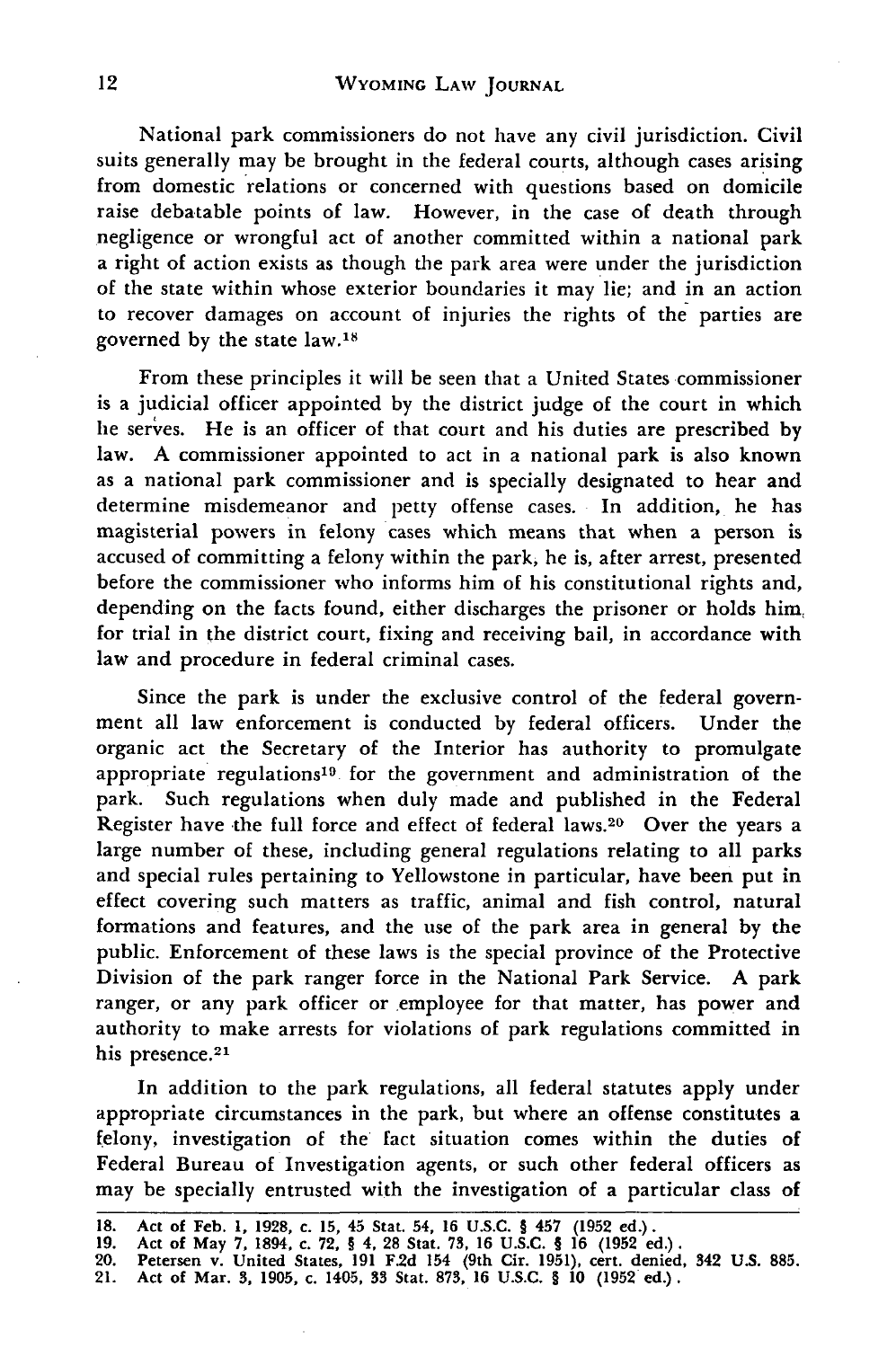offense, such as postal inspectors, narcotic agents, secret service men and the like.

The provisions of the Assimilative Crimes Act,22 first enacted in **1825,** also supplement the specific criminal laws enacted by Congress for places within the borders of a state but under the exclusive or concurrent jurisdiction of the United States **by** adopting as federal law criminal offenses of the state in which the enclave is located. Hence, whoever within any federal enclave is guilty of any act or omission which, although not made punishable **by** an enactment of Congress, would be punishable if committed or omitted within the jurisdiction of the state in which such place is situated, **by** the laws thereof in force at the time of such act or omission, is guilty of a like offense and subject to a like punishment.

Until 1948 Congress periodically re-enacted the provisions of the Assimilative Crimes Act adopting the state laws in existence at the time of the re-enactments. The last re-enactment and the present law being adopted in 1948.23 The Supreme Court has recently reviewed that expression of congressional intention and held in *United States v. Sharpnack2 <sup>4</sup>* that the prospective adoption of state legislation is a constitutional delegation of congressional power to the state legislatures, saying:

It (the policy of the act) is a deliberate continuing adoption by Congress for federal enclaves of such unpre-empted offenses and punishments as shall have been already put in effect by the respective states for their own government.<sup>25</sup>

Unfortunately, this decision, as often happens, is not a complete answer to all problems raised by assimilation of state legislation. For instance, the question is apparently still open as to whether Congress intended to assimilate those state criminal statutes which are merely regulatory, such as game and liquor laws and the like, promulgated through state administrative bodies. The argument against assimilation of such laws rests on the ground that they are different in nature from those criminal offenses which Congress intended to assimilate and that assimilation of them would constitute double delegation of legislative power.<sup>28</sup>

For the service of process and the handling of prisoners in the park the United States Marshal for the District of Wyoming has authority to appoint as many deputies as required, $27$  and he has done so. The Chief Park Ranger, his assistant and four other rangers of lower rank, have been deputized as marshals without additional compensation.

Under the Federal Rules of Criminal Procedure and interpretations of the federal courts a person suspected of the commission of a felony

**<sup>22.</sup> Act of Mar. 3, 1825, c. 65, 4 Stat. 115. 23. Act of June 25, 1948, c. 645, § 1, 62 Stat. 686, 18 U.S.C. § 13 (1952 ed.). 24. 355 U.S. 286, 78 S.Ct. 291, 2 L.Ed2d 282.**

**<sup>25.</sup>** Ibid.

**<sup>26. 70</sup> Harv.** L. Rev. **693 (1957).**

**<sup>27.</sup> Act of May 7, 1894, c. 72, § 6, 28** Stat. **75, 16 U.S.C. § 28** (1946 ed.).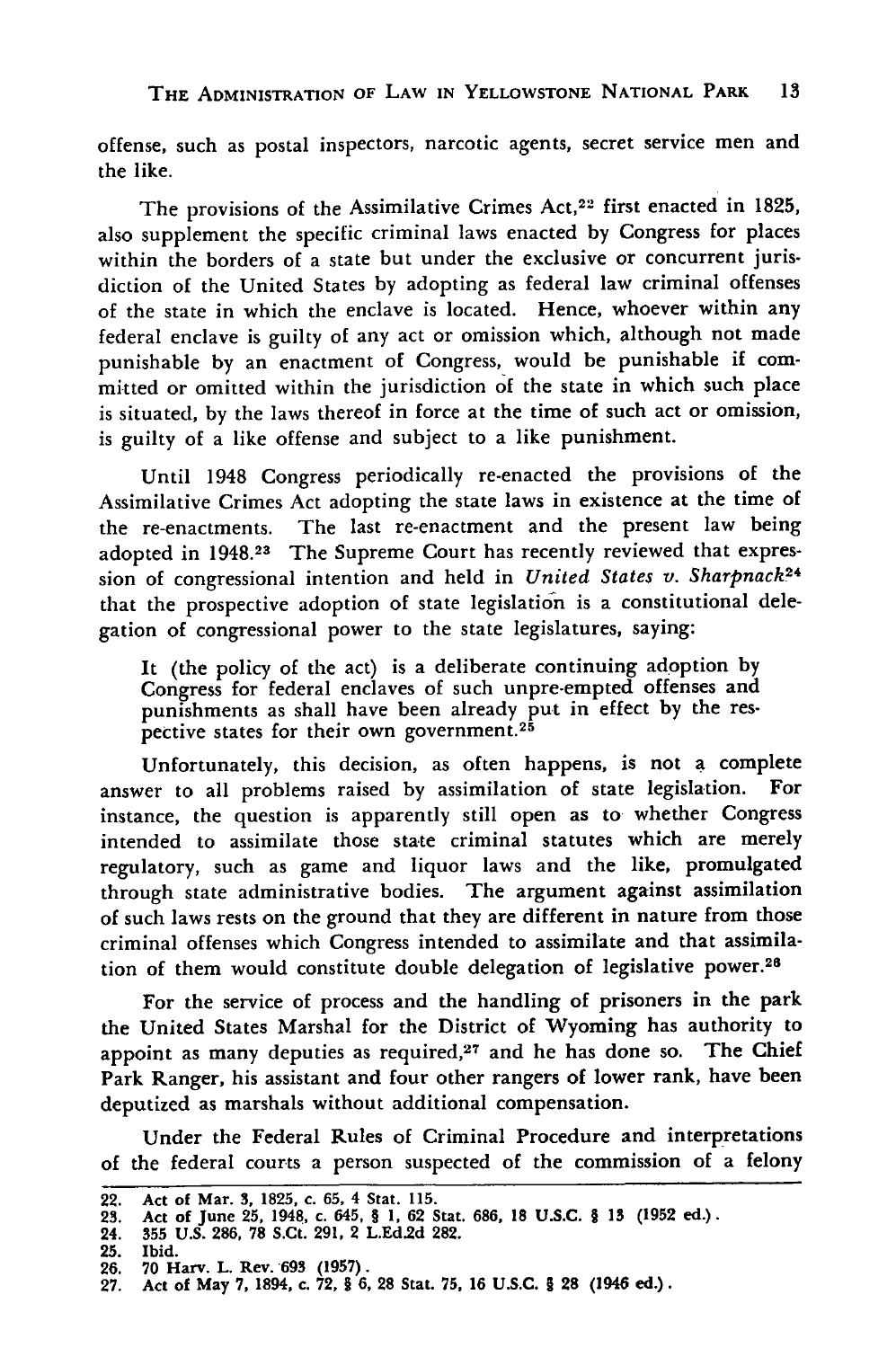must be presented before the nearest United States commissioner within a reasonable time after arrest. What is a reasonable time has been recently held by the high court to mean, to use a phrase coined by the Court in a different context, "with all deliberate speed."<sup>28</sup> And in accordance with that decision this commissioner has entertained a presentation of a suspect on a felony charge at such an unusual hour as two o'clock in the morning.

In order to control and confine prisoners the Government maintains a federally approved jail at Mammoth Hot Springs and temporary detention cells at the new Visitor's Center in Canyon Village. However, no sentences are entirely served in the park jail because under federal procedure all commitments are made to the custody of the Attorney General of the United States who in connection with the federal prison system designates the place of imprisonment for all convicts.

The prosecution of all cases of whatever nature is, of course, under the jurisdiction of the United States Attorney for the District of Wyoming. Due to the isolated situation of the park, however, and its distance from the permanent seat of the court at Cheyenne, the practice has grown up through the years of permitting National Park Service officers to present misdemeanor cases before the commissioner in the absence of the United States Attorney or his assistant.

A typical case of violation of park regulations is handled in the following manner. Suppose the arrest is made at some distant point in the park, perhaps fifty 'miles away from Mammoth where the commissioner has his office and the headquarters office of the Park Service are located. **If** the offense is a traffic violation or a minor infringement of the regulations, the accused will probably be given an informal summons or ticket which apprises him of the nature of the violation and requests him to appear at the park headquarters at a definite time for inquiry and possible presentation before the commissioner. This form of summons is given for the convenience of the offender and to promote efficiency in the ranger force. It has no sanction in law and does not purport to have, but if the person so summoned disobeys the request to appear a warrant may be issued for his arrest and served even after his exit from the park.<sup>29</sup> As a matter of fact, such is the familiarity of the average person today with traffic tickets that almost without exception persons do appear as directed. At the ranger office he is interviewed as to the nature and circumstances of the offense and it is decided whether or not to present the case for trial. In rare instances where the circumstances appear trivial he may be let off with a warning.

At the time of arrest, if it appears reasonably certain that the offender will plead guilty as charged the ranger makes a statement of the facts on his copy of the ticket and forwards it to the headquarters office.. If,

**<sup>28.</sup> Mallory v. United States, 354 U.S. 449, 77 S.Ct. 1356, 1 L.Ed.2d 1479.**

**<sup>29.</sup> Federal Rules of Civil Procedure, Rule 4.**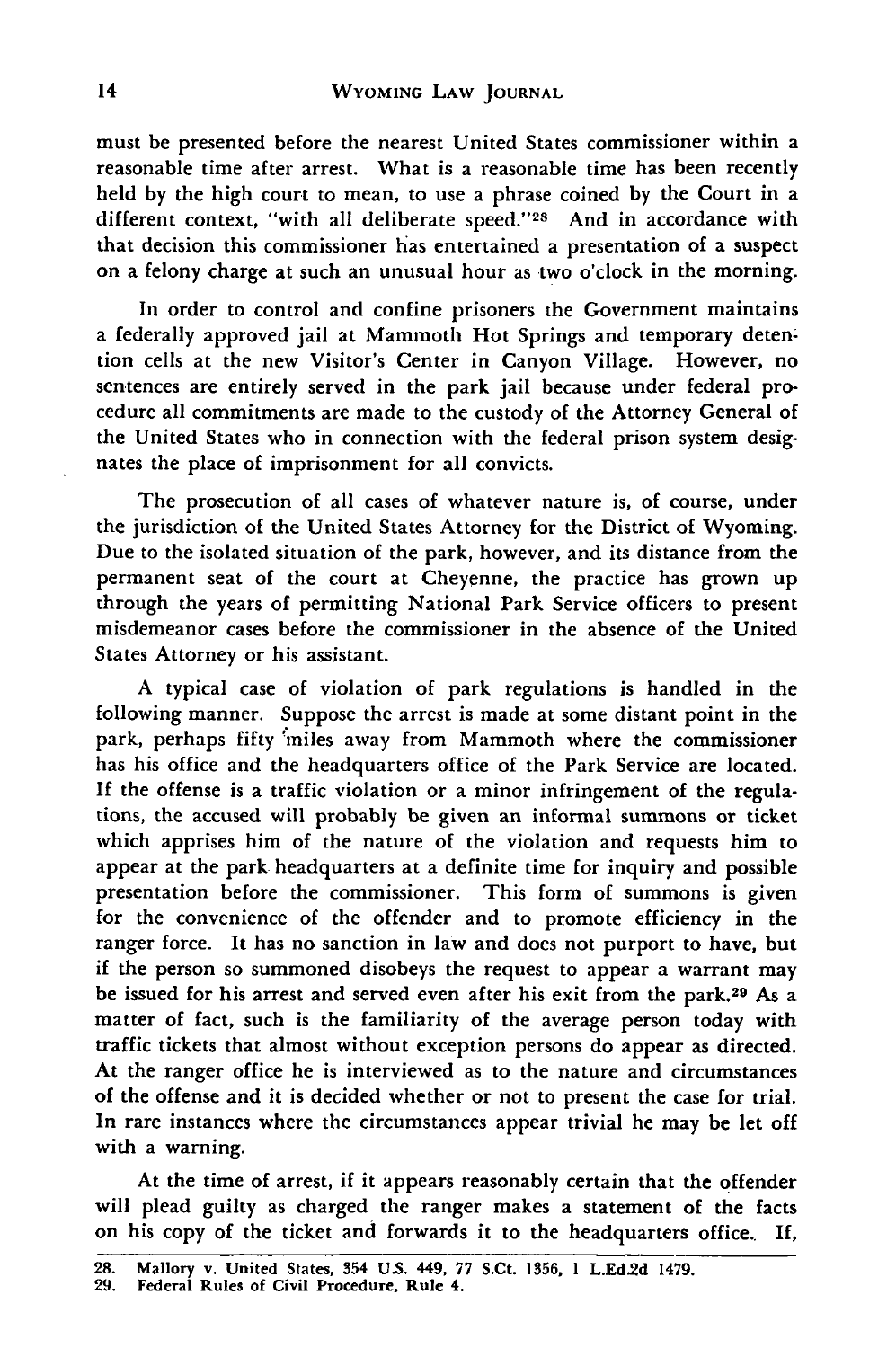on the other hand, he has any doubt as to how the accused may plead he must make arrangements to appear in person at the time of trial, since if the accused pleads not guilty the Government must be prepared to prove its charge and confront the defendant with the witnesses against him.

The foundation of every prosecution is the complaint. It is the same form as used in felony cases and is merely a simple statement of the essential facts constituting the offense charged. At the beginning of each case the complaint, previously prepared in the Chief Ranger's Office is signed and sworn to before the commissioner by the arresting officer or the ranger in charge of the case.

Formerly under federal practice when preliminary proceedings were governed by state law, it was required that the, complaint be made and sworn to by a person having personal knowledge of the facts, and this is still the better practice, particularly in felony cases.<sup>30</sup> This point, however, is not covered specifically by the rules. Some authorities feel that the questioning of a suspect by the complainant coupled with other evidence of the commission of the offense is all the personal knowledge necessary, or that it is a matter for regulation by individual courts as to whether the complainant must have actual first hand knowledge of the facts set forth in the complaint.<sup>31</sup> Recent interpretations in the federal courts appear to hold that the complainant, in a felony charge at least, must be able to show, under oath, facts which constitute probable cause for the issuance of a warrant of arrest.<sup>32</sup>

Since most persons brought before the commissioner are unfamiliar with any court procedure, and almost without exception have not had the benefit of the advice of counsel, every hearing is opened with a short statement informing the accused of the nature and jurisdiction of the court, the charge against him, and his pertinent rights under the Constitution and the law, viz: That he is entitled to secure counsel of his choice if he so desires; that he will not be required to testify against himself; that his plea must be voluntary without having been coerced by force, threat, or promise of reward; and his right of appeal to the district court if convicted. In practice, in most cases, the defendant waives counsel and pleads guilty. In every case it is our custom to give the defendant an opportunity, before sentence is imposed, to state any mitigating circumstances present in the situation.

For while it is our purpose to conduct trials with as much informality and as little regard for procedural technicalities as prudent, it is also the conviction of this Commissioner that persons charged with even petty offenses are entitled to a full and fair hearing and that all those connected

**<sup>30.</sup>** Rice **v. Ames, 180 U.S. 371, 21 S.Ct. 406, 45 L.Ed. 577.**

**<sup>31.</sup> Whitman, Federal Criminal Procedure, 13.**

**<sup>32.</sup> Giorderello v. United States, 241 F.2d 575, reversed 357 U.S. 480, 78 S.Ct. 1245, 2 L.Ed.2d 1503; United States v. Walker, 197 F.2d 287.**